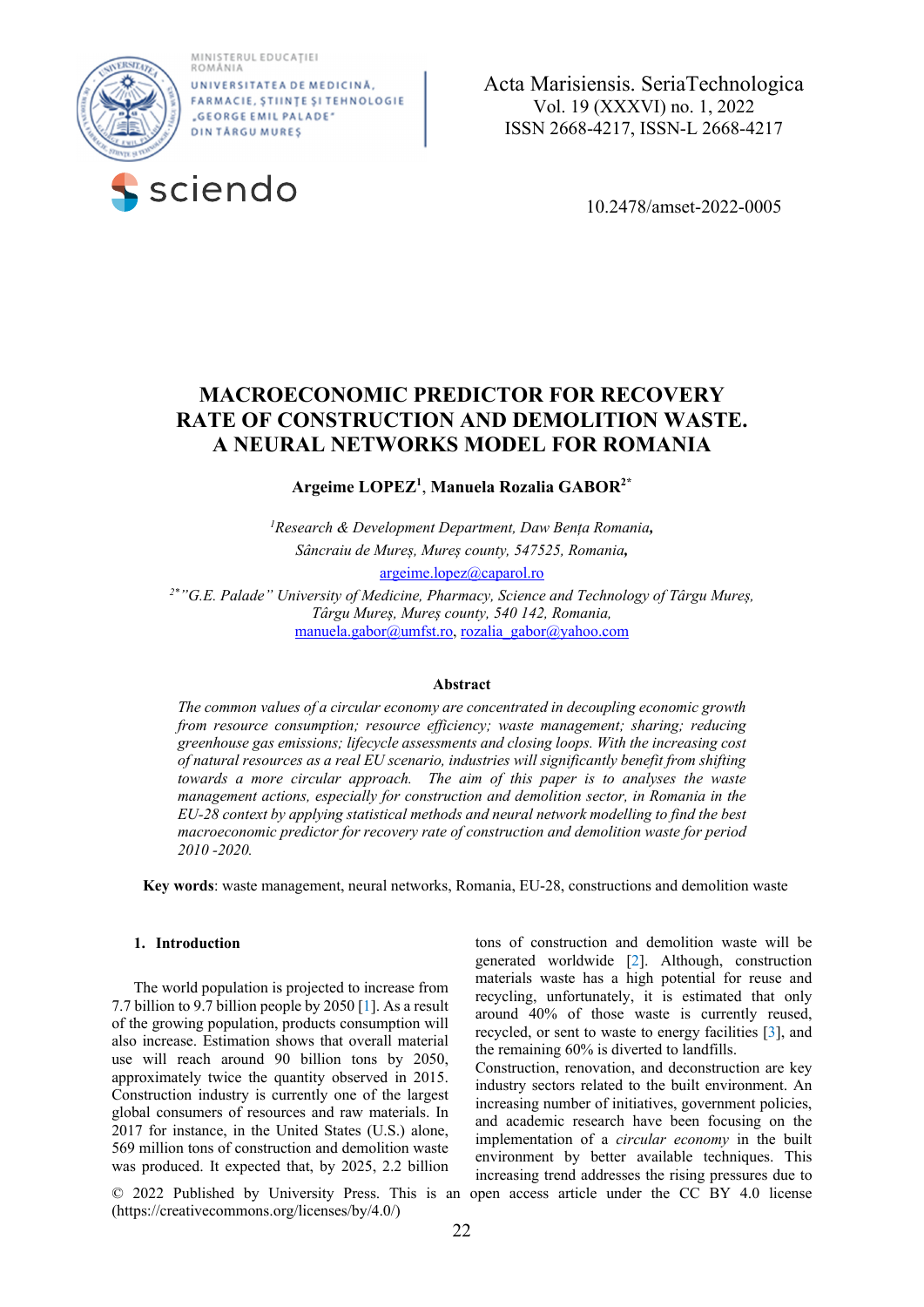depleting natural resources, increasing a lot of waste production, and the rising cost of construction materials. Furthermore, the opportunities for implementing a circular economy in the built environment and related businesses are primarily recognized by different organizations. According to World Economic Forum, it estimates that the adoption of circular economy principles by the construction sector could result in over U.S. \$100 billion a year in savings due to improved productivity [4].

In the case of Romania as part of European Union (EU-28), investigating the potential to reduce material use in this sector will significantly impact global raw material consumption and ultimately reduce the pressure on natural resources.

Regarding the EU-28 situation, in the Figure 1 is presented the recovery rate of construction and demolition waste for 2010-2020, according to the European Commission and it can observe that Romania has a rate under EU-28 average for all observed years [5].



Fig. 1: Recovery rate of construction and demolition waste in EU-28 for 2010 - 2020

(Source: https://eur-lex.europa.eu/legalcontent/EN/TXT/HTML/?uri=CELEX:52018SC0017&rid= 9)

The circular economy model is based on better management of resources by refusing, rethinking, and reducing unnecessary consumption patterns [6] that is, the model targets zero waste and pollution even if is not clear the way to achieve this ambitious target. [7]. Also, this model has the goal of retaining materials and resources circulating at their highest value within planetary boundaries, in a way that additional natural resources are unnecessary to produce goods, and the discarded materials are not viewed as waste [8]. In other words, the circular economy model is an alternative approach to a linear economy; it is focused on changing the traditional pattern of take-use-dispose and keeping resources in use for more extended periods by treating waste as useful inputs [9-10]. The common values of a circular economy are concentrated in decoupling economic growth from resource consumption; resource efficiency; waste management; sharing; reducing greenhouse gas emissions; lifecycle assessments (LCA); and closing loops [11]. With the

increasing cost of natural resources as a real EU scenario, industries will significantly benefit from shifting towards a more circular approach. However, barriers such as insufficient knowledge regarding circular economy among stakeholders, inadequate funds for implementation, and uncertainties in the trade-offs, exist in the path towards circularity particularly in EU countries and Romania in particular [12].

The *aim* of this paper is to analyses the waste management actions, especially for construction and demolition sector, in Romania in the EU-28 context by applying statistical methods and neural network modelling to find the best macroeconomic predictor for recovery rate of construction and demolition waste for period 2010 -2020 by using Eurostat and United Nation Development Programme (UNDP) [13-18].

# **2. Materials and Methods**

The variables used in this research are as follows:

- Recovery rate of construction and demolition waste (RRCDW);
- Human Development Index (HDI);
- GDP/capita;
- General government expenditure with environment protection (GGEEP) (mil. Euro);
- General government expenditure with environment protection (GGEEP) (% in GDP);
- People at risk of poverty or social exclusion (thousand persons);
- People at risk of poverty or social exclusion  $(\%);$
- Population by educational attainment level, sex and age (%)\_Less than primary, primary and lower secondary education (levels 0-2).

Descriptive statistics were used for all variables for Romania and European Union 28 (EU-28) countries being presented in Table 1 as mean  $\pm$  standard deviation.

| Variables                                                              | Romania          | $EU - 28$             |
|------------------------------------------------------------------------|------------------|-----------------------|
| of<br>Recovery rate                                                    | $67.6 \pm 8.80$  | $71.23 \pm 32.58$     |
| construction<br>and                                                    |                  |                       |
| demolition waste                                                       |                  |                       |
| HDI                                                                    | $0.81 \pm 0.008$ | $0.85 \pm 0.03$       |
| GDP/capita                                                             | 59.64±7.05       | $73.62 \pm 13.63$     |
| <b>GGEEP</b>                                                           | 1234.63±219.9    | 586.2±707.6           |
| (mil. Euro)                                                            |                  |                       |
| <b>GGEEP</b>                                                           | $0.74 \pm 0.14$  | $0.65 \pm 0.36$       |
| $(\%$ in GDP)                                                          |                  |                       |
| People at risk of<br>poverty or social<br>exclusion<br>(thous persons) | 7479.4±1006.9    | $2132.2\pm$<br>2719.9 |
| People at risk of<br>poverty or social<br>exclusion $(\% )$            | $37.62\pm4.55$   | $26.1 \pm 8.36$       |
| Population<br>by<br>educational                                        | 27.88±2.22       | $20.73 \pm 9.21$      |

Table 1: Descriptive statistics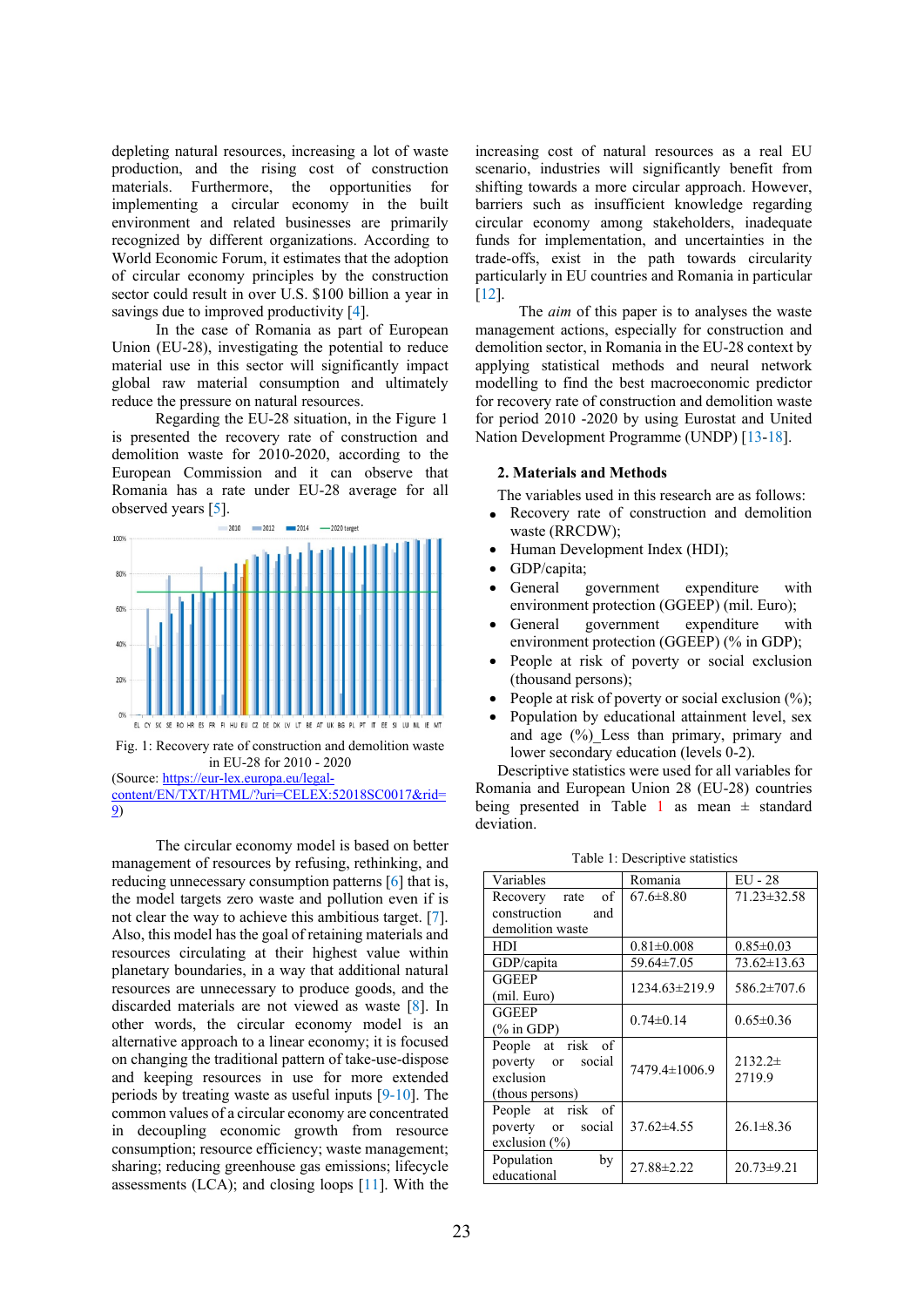| attainment level, sex  |  |
|------------------------|--|
| and age %) Less than   |  |
| primary, primary and   |  |
| lower secondary        |  |
| education (levels 0-2) |  |

The statistical methods applied in our research are:

- *Spearman correlations* to find the statistically significant direction and power [19] of link between recovery rate of construction and demolition waste and macroeconomic variables;
- *One Sample Student test* [19] to test the statistically significant differences between variables means of the studies by comparing Romanian values with EU-28 averages;
- Neural networks [20-21] to find the best macroeconomic predictor for Romania and EU-28 for recovery rate of construction and demolition waste.

Data was collected for 2010 – 2020 and EU-28 is considered for the moment 1 January 2020. The analyze was performed with SPSS 23.0 licensed software and Microsoft Excel for the graphical representations of the heat maps of Pearson correlations.

## **3. Results and discussions**

According to the results of *Spearman correlations* from Table 2 it can observed both positive (marked with blue color in the heat map) and negative (marked with red color in the heat map) correlations for Romania as follows:

- a direct (positive), medium to strong intensity and significantly statistic (p= 0.05) correlation (+0.664) between *recovery rate of construction and demolition waste* and *HDI*;
- a direct (positive) medium intensity and statistically significant (p=0.1) correlation (+0.523) between *recovery rate of construction and demolition waste* and GDP/capita;
- a inverse (negative) medium intensity and statistically significant  $(p=0.1)$  correlation  $(-1)^{n-1}$ 0.540) between *recovery rate of construction and demolition waste* and *people at risk of poverty or social exclusion (thousand persons).*

Table 2: Heat map for Spearman correlations coefficients for Romania

|                                                                 | Recovery rate of<br>demolition waste<br>construction & | НDI      | GDP/capita | GGEEP (mil. euro) | GGEEP (% in GDP) | PRPSE (thous pers) | PRPSE <sub>(%)</sub> | educational level (0-2)<br>Population by |
|-----------------------------------------------------------------|--------------------------------------------------------|----------|------------|-------------------|------------------|--------------------|----------------------|------------------------------------------|
| Recovery<br>rate of<br>construction<br>&<br>demolition<br>waste | 1.000                                                  | $0.664*$ | .523       | .067              | $-.221$          | $-.540$            | $-.486$              | $-.342$                                  |
| HDI                                                             |                                                        | 1.000    | $0.826*$   | .292              | $-.373$          | $-0.845**$         | $-0.827**$           | $-.545$                                  |
| GDP/capita                                                      |                                                        |          | 1.000      | .108              | $-465$           | $-0.932**$         | $-0.909**$           | $-0.726**$                               |
| <b>GGEEP</b><br>(mil. euro)                                     |                                                        |          |            | 1.000             | $0.633*$         | $-.287$            | $-.273$              | .082                                     |
| GGEEP (%<br>in GDP)                                             |                                                        |          |            |                   | 1.000            | .341               | .383                 | $0.696*$                                 |
| <b>PRPSE</b><br>(thous pers)                                    |                                                        |          |            |                   |                  | 1.000              | $0.991**$            | $0.664*$                                 |
| PRPSE (%)                                                       |                                                        |          |            |                   |                  |                    | 1.000                | $0.682*$                                 |
| Population<br>by<br>educational<br>$level(0-2)$                 |                                                        |          |            |                   |                  |                    |                      | 1.000                                    |

From Table 1 resulting that the average of recovery rate of constructions and demolition for Romania and EU-28 are closed and this aspect is confirmed by the results of *One Sample T-Test* from Table 3 with pvalue = 0.201. Therefore, we cand conclude that Romania, for period 2010 -2020, has a good and close recovery rate of construction and demolition waste to EU-28 countries. There are statistically significant differences between Romania and EU-28 averages for all macroeconomic indicators from the study.

In Figure 2 we present the results of neural networks modeling for Romania and EU-28. We used the Multilayer Perceptron (MLP) algorithm. We choose this method due of advantages of flexibility and lack of distribution assumption.

Table 3: The results of One-Sample T-Test by comparing Romania and EU-28

|                                                                                                                                                  | t         | df | Sig. (2-tailed) | Mean<br><b>Difference</b> |            | 95% Confidence Interval of<br>the Difference |  |
|--------------------------------------------------------------------------------------------------------------------------------------------------|-----------|----|-----------------|---------------------------|------------|----------------------------------------------|--|
|                                                                                                                                                  |           |    |                 |                           | Lower      | Upper                                        |  |
| Recovery rate of<br>construction and<br>demolition waste                                                                                         | $-1.367$  | 10 | .201            | $-3.63000$                | $-9.5450$  | 2.2850                                       |  |
| Human Development<br>Index                                                                                                                       | $-16.321$ | 10 | .000            | $-040400$                 | $-0.04592$ | $-03488$                                     |  |
| GDP/capita                                                                                                                                       | $-6.583$  | 10 | .000            | $-13.98604$               | $-18.7200$ | $-9.2521$                                    |  |
| General government<br>expenditure with<br>environment protection<br>(mil. Euro)                                                                  | 9.781     | 10 | .000            | 648.47465                 | 500.7436   | 796.2057                                     |  |
| General government<br>expenditure with<br>environment protection<br>(% in GDP)                                                                   | 2.275     | 10 | .046            | .09492                    | .0019      | .1879                                        |  |
| People at risk of poverty<br>or social exclusion<br>(thousand persons)                                                                           | 17.642    | 10 | .000            | 5356.134                  | 4679.67    | 6032.60                                      |  |
| People at risk of poverty<br>or social exclusion (%)                                                                                             | 8.394     | 10 | .000            | 11.5192                   | 8.462      | 14.577                                       |  |
| Population by educational<br>attainment level, sex and<br>age (%)_Less than<br>primary, primary and<br>lower secondary<br>education (levels 0-2) | 10.699    | 10 | .000            | 7.14770                   | 5.6591     | 8.6363                                       |  |

 Also, having both the categorial (EU-28 or Romania) and continuous variables in the research (all the variables from Table 1), the neural networks can be used to predict both categorial and continuous outcomes [20-21].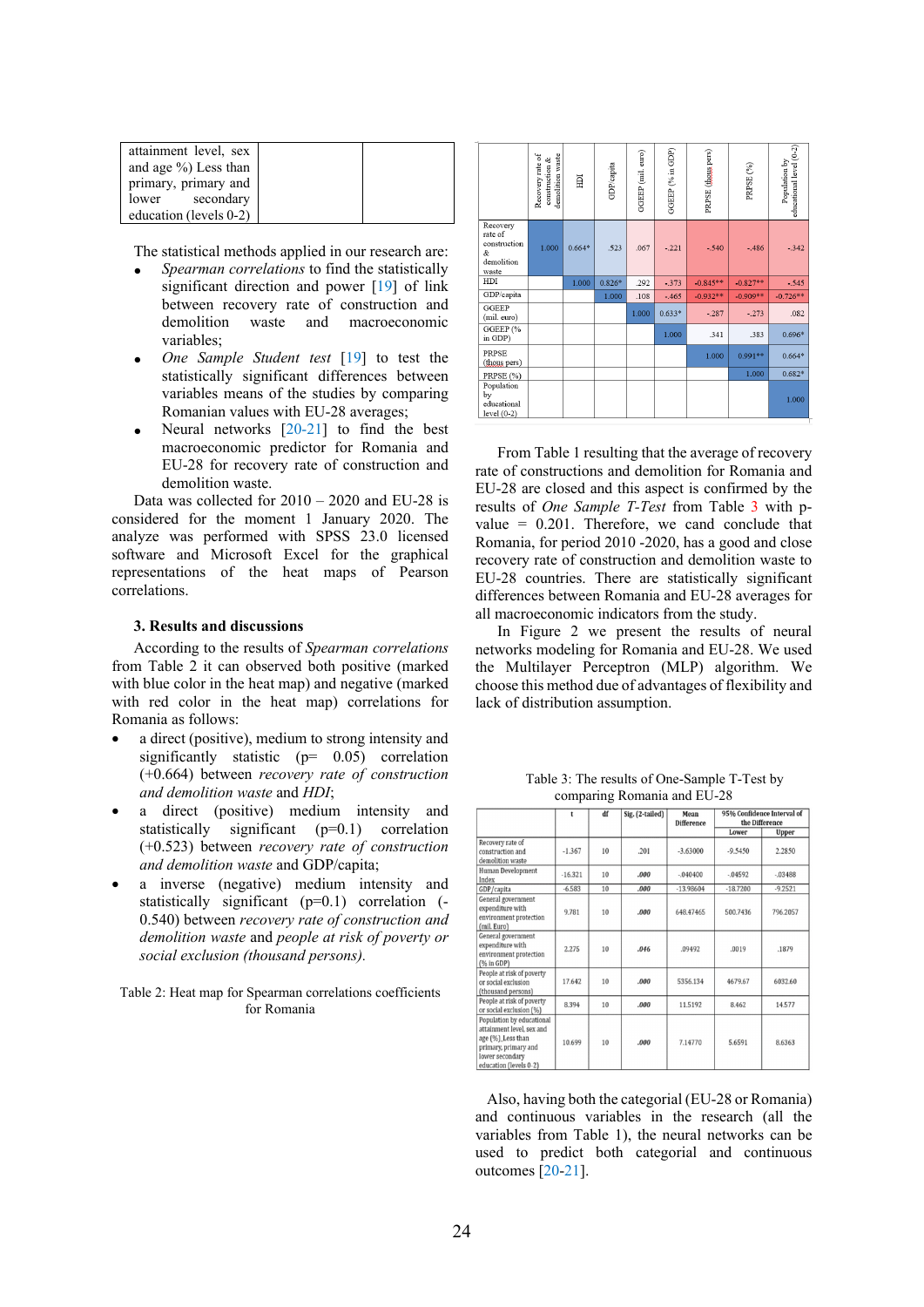



(Note: CE\_WMg40 = Recovery rate of construction and demolition waste)

The *input layers* of neural networks were all the macroeconomic variables from table 1 and the categorial variable Romania or EU-28. The *output layer* was the recovery rate of construction and demolition waste. We opted as *model architecture* for one hidden layer and one node and to present the synaptic weights as well. The blue color of the synaptic weights in the Figure 2 indicates the weight is less than zero and the grey color indicate the weight exceed zero. Therefore, it is evident the contrast of comparison Romania (negative, blue synaptic weight) – EU-28 average (positive, grey synaptic weight).

The model returns one *hidden layer node H (1:1)* but the *synaptic weights* are different for Romania compared with EU-28 average, in Table 4 being presented the parameter estimates.

| Table 4: Parameter Estimates |  |
|------------------------------|--|
|------------------------------|--|

|             |                   | Predicted |              |
|-------------|-------------------|-----------|--------------|
|             |                   | Hidden    | Output       |
|             |                   | Layer 1   | Layer        |
| Predictor   |                   | H(1:1     | <b>RRCDW</b> |
| Input Layer | Bias)             | .391      |              |
|             | RO                | $-.556$   |              |
|             | EU28]             | .601      |              |
|             | GGEEP (mil. euro) | 524       |              |

|         | GGEEP (% GDP)          | $-.271$ |      |
|---------|------------------------|---------|------|
|         | Poverty (thou pers)    | .170    |      |
|         | Poverty $(\% )$        | $-.206$ |      |
|         | <b>Education</b> level | .184    |      |
|         | GDP/capita             | .757    |      |
| Hidden  | Bias)                  |         | .036 |
| Layer 1 | [(1:1)                 |         |      |

According to the results from Table 4 and Figure 2, the hidden layer H (1:1) includes (in order of independent variable importance (Figure 4):

- a positive contribution of GDP/capita (0.757)
- a positive contribution of *General government expenditure with environment protection (GGEEP) (mil. Euro)* (0.524) to H (1:1);
- a negative contribution of *General government expenditure with environment protection (GGEEP)* (% in *GDP*) (-0.271) to H (1:1);
- a positive continuation of *Population by educational attainment level, sex and age (%)\_Less than primary, primary and lower secondary education (levels 0-2)* (+0.184) to H  $(1:1);$
- a negative contribution to H (1:1) for *people at risk of poverty or social exclusion (%)* (-0.206);
- a positive contribution to H (1:1) for *people at risk of poverty or social exclusion (thousand persons)*   $(+0.170)$ .

The Figure 3 indicate what macroeconomic variables affect (and the percentage of importance) more than other variables the outcome (recovery rate of construction and demolition waste). It can be seen that a total importance of GDP/capita level for Romania and EU-28, a statistically significant differences according to the One Sample T- Test results following by the *general government expenditure with environment protection (GGEEP) (mil. Euro).* 



Fig. 3: The normalized importance of independent variables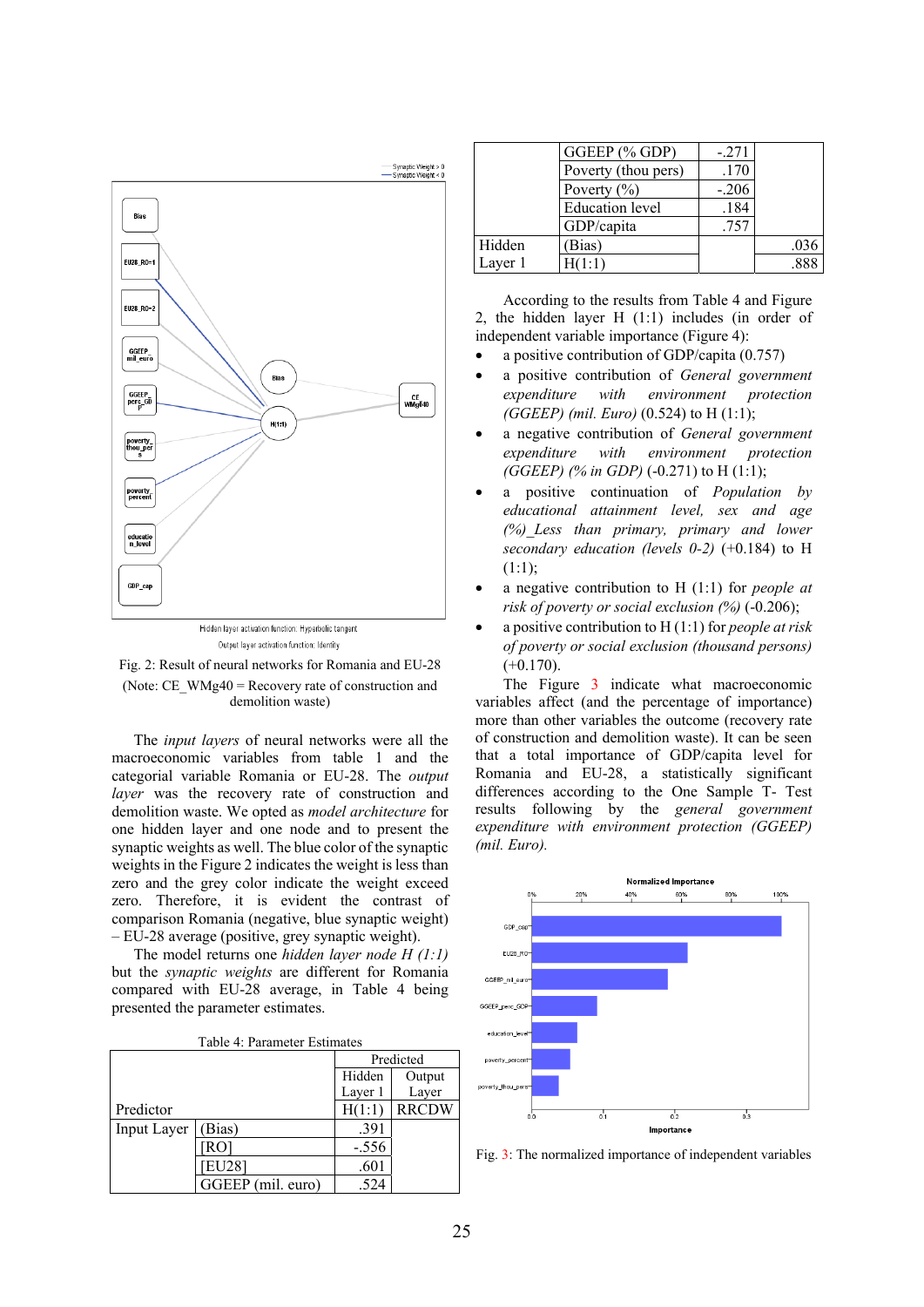Therefore, we can conclude that the best predictors and what are the macroeconomic indices that differentiate Romania from EU-28 average level are the GDP/capita and the general government expenditure with environment protection (GGEEP) (mil. Euro).

#### **4. Conclusions**

According to the European Union statistical data from Eurostat (Figure 1) and literature review [22-23] there are significant differences between member states regarding the construction and demolition waste generated [23]. The present results validate and confirm other research results for Romania that out country is still in transition towards sustainable construction and demolition waste management activities [22]. The countries that have specific legislation regarding construction and demolition waste have bigger recycling rates, their experience can be assimilated in the rest of European countries [23].

The rate of recycling and recovery of construction and demolition waste for the year 2020 is set at 70%. [18; 24-25]. The waste recovery level in our country the collected waste is mostly disposed of by storage in landfills, without any other recovery or reuse [24].

Construction and demolition activities in the European Union (EU) are responsible for generating 850 million tons of construction and demolition waste per year [25]. In the published scholar papers a little attention has been paid to investigate the causal and determinant relationship of construction and demolition waste arising with national economic, social and technological factors across different countries [25]. Therefore, our novel contribution emphasis an important aspect in this sense and pointed out that, for Romania, *GDP/capita* and g*eneral government expenditure with environment protection (mil. Euro)* could be considered a good predictor for recovery rate of construction and demolition waste. A novel approach was adopted by using the neural networks modelling and by take into considerations both macroeconomic indicators which reflect the national economy and civic and awareness of the population.

The practical objective of this research is to analyse and highlight Romanian situation in terms of Waste management of construction materials deposited in urban areas without prior classification in the circular economy context. The evaluation through the macroeconomic predictors model will indicates how close or not Romania is developing instrument to achieve the ambitious EU objectives. The main conclusion of this research is that both education of citizens and governmental financial effort is important to increase the recovery rate of construction and demolition waste in Romania. For Romania is important to make the connections and synergies between industrial sector of economy to a better waste

management and increase the productivity of resources use.

### **References**

- [1] United Nations, 2019. World Population Prospects 2019. http://www.ncbi.nlm.nih.gov/ pubmed/12283219
- [2] United States Environmental Protection Agency, 2017. Advancing Sustainable Materials Management: 2017 Fact Sheet.
- [3] Anwi-Afari,P.,Ng,ST.,Hossain,MU.,2021. A review of the circularity gap in the construction industry through scientometric analysis. J. Clean. Prod.298,126879. https://doi.org/10.1016/j.jclepro.2021.126870

- [4] Benachio, G.L.F., Freitas, M. do C.D., Tavares, S.F., 2020. Circular economy in the construction industry: a systematic literature review. J. Clean. Prod. 260, 121046. https://doi.org/10.1016/j.jclepro.2020.121046 .
- [5] European Commission (2018). Measuring progress towards circular economy in the European Union – Key indicators for a monitoring framework, available on https://eurlex.europa.eu/legalcontent/EN/TXT/HTML/?uri=CELEX:52018SC 0017&rid=9
- [6] Calzolari, T., Genovese, A., Brint, A., 2021. The adoption of circular economy practices in supply chains – an assessment of European Multi-National Enterprises. J. Clean. Prod. 312 (November 2020), 127616. https://doi.org/10.1016/j. jclepro.2021.127616
- [7] Elia, V., Gnoni, M.G., Tornese, F., 2020. Evaluating the adoption of circular economy practices in industrial supply chains: an empirical analysis. J. Clean. Prod. 273, 122966. https://doi.org/10.1016/j.jclepro.2020.122966
- [8] Gue, I.H.V., Promentilla, M.A.B., Tan, R.R., Ubando, A.T., 2020. Sector perception of circular economy driver interrelationships. J. Clean. Prod. 276, 123204.

```
https://doi. org/10.1016/j.jclepro.2020.123204
```
[9] Hossain, M., Ng, S., Antwi-Afari, P., Amor, B., 2020. Circular economy and the construction industry: existing trends, challenges and prospective framework for sustainable construction. Renew. Sustain. Energy Rev. 130 (October 2019), 109948.

https://doi.org/10.1016/j.rser.2020.109948 .

- [10] Ellen MacArthur Foundation, 2020. What Is the Circular Economy https://www.ellenma carthurfoundation.org/circular-economy/whatis-the-circular-economy?
- [11] Rahla, K., Mateus, R., Bragança, L., 2021. Implementing circular economy strategies in